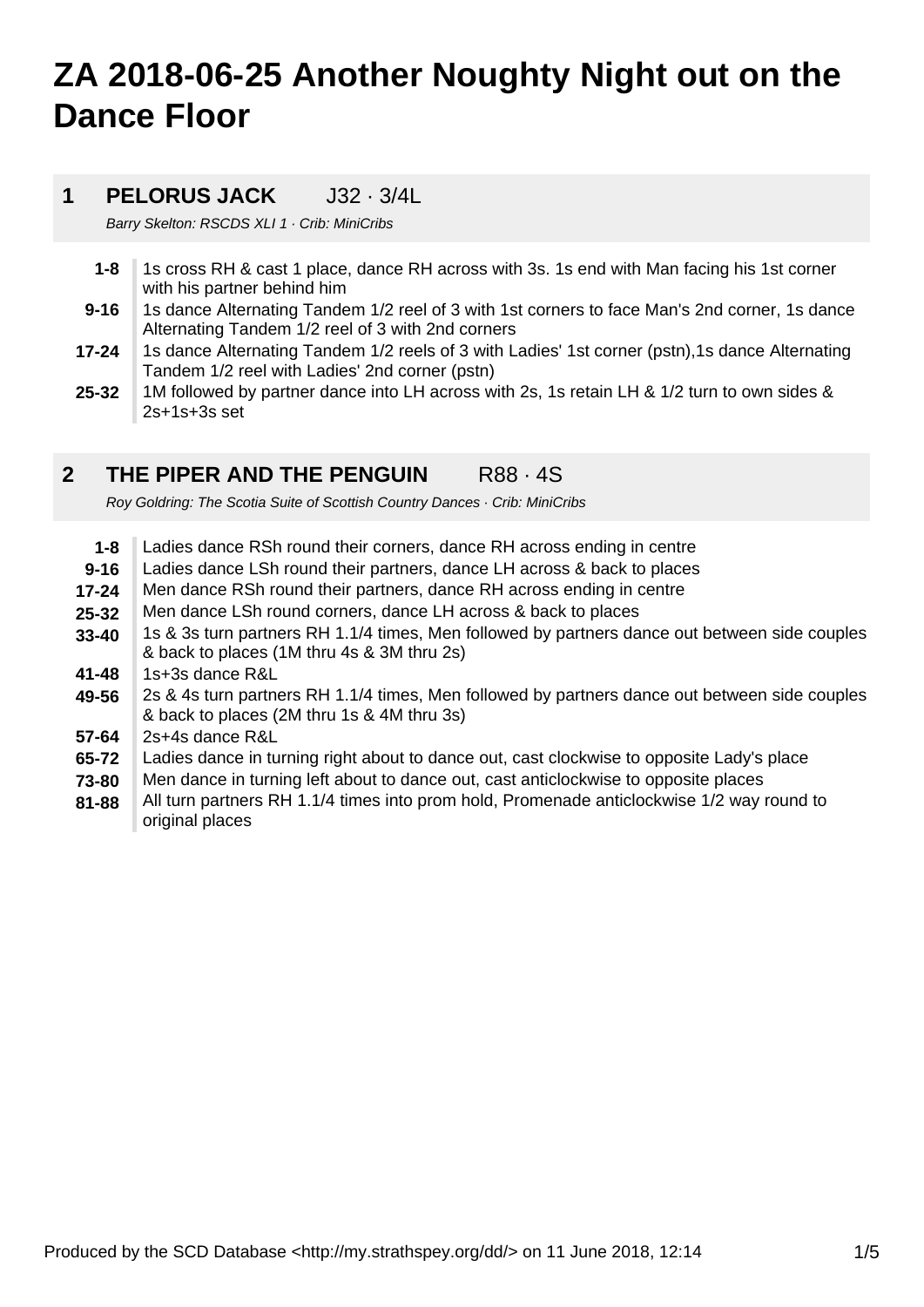### **3 LAND OF THE HEATHER HILLS** S32 · 4/4L

Barry Priddey: Capercaillie Book · Crib: MiniCribs

### 3s & 4s start on opp sides

- **1-8** 1s & 4s set, 1L followed by partner cast to dance Fig of 8 on Ladies side round 2L+3M & end diagonally facing 2M (partner behind her) **while** 4L followed by partner cast to dance Fig of 8 round 3L+2M & ends diagonally facing 3M (2s & 3s step up/down on bars 7-8)
- **9-16** 1s+4s dance 1/2 diagonal Alternating Tandem reel of 4 with 1st corners, 1s+4s pass LSh (1/2 turning other partner LH) & dance a 1/2 Alternating Tandem reel of 4 with 2nd corners & end passing LSh (1/2 turning other partner) & face 1st corners
- **17-24** 1s+4s repeat above reels, pass LSh & 1/2 turn other partner to end singly on opposite sides (from which they started) order 2 (1) 4 (3)
- **25-32** All dance 1/2 reels of 4 on sides, 1s+4s do not pass LSh but turn 2H to (3)(1) 4 2, all set & cross RH

#### **4 CITY OF STIRLING REEL** R32 · 3/4L

Roy Goldring: Bannockburn 700 · Crib: MiniCribs

- **1-8** 1s+2s+3s dance Snowball Grand Chain (1s+2s change places on sides to start). (3)(1)(2)
- **9-16** 1s cross (pass RSh) & 1/2 turn RH person in 3rd corner, 1s followed by corners change places
- (diag) passing LSh & 1s cast to 2nd place (opp sides) as corners end in original places
- **17-24** 1s cross (pass LSh) & 1/2 turn LH person in 4th corner, 1s followed by corners change places (diag) passing RSh & 1s cast to 2nd place (opp sides) as corners end in original places. 2(1)3
- **25-32** All turn RH (4 bars) & 1s dance 1/2 Figs of 8 (Lady up & Man down)

#### **5 POLHARROW BURN** R32 · 5/5L

Hugh Foss: Magazine Dances 2005-2009 · Crib: MiniCribs

- **1-8** 1s & 3s cross RH, cast 1 place & dance 1/2 Fig of 8 round couple above them
- **9-16** 1s & 3s turn RH then LH (long turns) to face 1st corners **while** 2s & 5s 1/2 turn RH & chase clockwise to other end of set
- **17-24** 1s & 3s dance 1/2 Reels of 4 with 1st corners then 2nd corners
- **25-32** 1s & 3s dance 1/2 Reel of 4 with 3rd corner, turn partner LH & cast down 1 place own sides. 2 4 1 5 3

#### **6 THE BELLE OF BON ACCORD** S32 · 4/4L

John Drewry: Deeside Book Part 2 · Crib: MiniCribs

- **1-8** 1L & 3L cross down 1 pl & cast up on opp side into centre as 1M & 3M dance across & cast down into centre, 1s+2s & 3s+4s dance RH across
- **9-16** 1s & 3s dance reel of 4 up & down centre of dance
- **17-24** 1s & 3s 3/4 turn RH to face up **while** 2s & 4s dance up on sides & turn in to face down & all set, all circle 4H round to left & end on sides
- **25-32** 1s & 3s lead up between 2s/4s crossing over & cast down 1 place, 1s & 3s turn 2H & 1s dance down to 4th place as 3s cast up on own sides to 2nd pl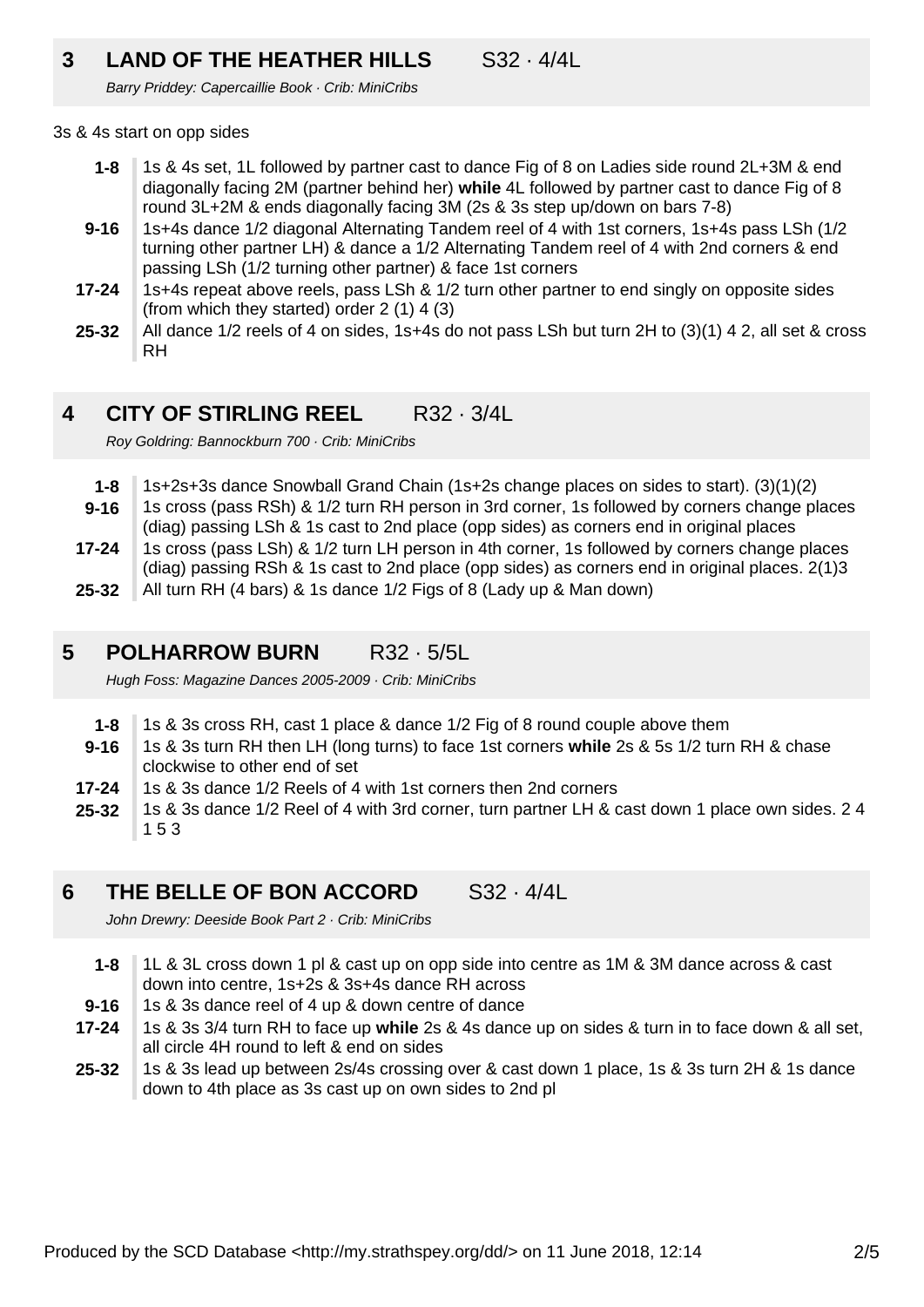### **7 HEATHER'S REAL** R32 · 3/4L

Andrew Hodgson: Happy Blues (Pretoria 45th Anniversary) · Crib: E-cribs

- **1--** 1c set  $|$  cast (2c up); dance between 3c  $|$  cast up to 2pl  $(2,1,3)$
- **9--** 1c Petronella turn | set ; repeat [9-12] (2,1x,3)
- **17--** 1M+2c & 1W+3c RHA (Teapots R) ; 1c dance Lsh round P **while{4}** 2c+3c chase clw ½ (3x,1x,2x)
- **25--** 1M+3c & 1W+2c RHA (Teapots R) ; 1c turn LH 1 ¼ to 2pl **while{4}** 3c+2c chase clw ½ (2,1,3)

### **8 NEVER AT SEA** R48 · 6/6L

J C Haddow: Scottish Country Dances in Diagrams. Ed. 9 · Crib: MiniCribs

4s & 5s & 6s start on opp sides

- **1-8** 1s cross RH & cast to 2nd place, cross LH & cast to 3rd place **while** 6s cross RH & cast to 5th place, cross LH & cast to 4th place
- **9-16** 1M+6L Prom hold dance reel of 3 with 4s (pass 4M LSh to start) **while** 6M+1L dance reel of 3 with 3s (pass 3M LSh) end 1s in 3rd place side by side facing up & 6s in 4th place facing down ready for:..
- **17-24** 1s & 6s dance reflection reels on sides dancing up/down between 3s/4s to start
- **25-32** 1s+6s dance R&L ending with 1s facing up & 6s facing down
- **33-36** End couples cross RH **while** cpl in 2nd+3rd pl also cpl in 4th+5th pl dance 1/2 RH across & all (1st+2nd pl, 3rd+4th pl, 5th+6th pl) change pl LH on side
- **37-40** Repeat bars 33-36
- **40-44** Repeat bars 33-36
- **45-48** All turn partners RH 5 4 6(1)(3)(2)

Dance 3 times to end  $6\ 5\ 4(3)(2)(1)$  or 6 times to end  $1\ 2\ 3(4)(5)(6)$ 

### **REFRESHMENT BREAK**

**9 CATCH THE WIND R32 · 3/4L** 

Romaine Butterfield: RSCDS XLV 5 · Crib: MiniCribs

- **1-8** 1s set, cast 1 place & dance 1/2 Fig of 8 round 2s
- **9-16** 1s set twice with 1L turning to face out, 1L followed by partner casts up & dances down the middle 1L to face 3M **while** 1M faces 2M
- **17-24** 1s RSh reels of 3 across (1M with 2s & 1L with 3s)
- **25-32** 1L followed by partner dances down cast up round 3M & crosses to end in 2nd place on own sides, 1s turn RH (4 bars)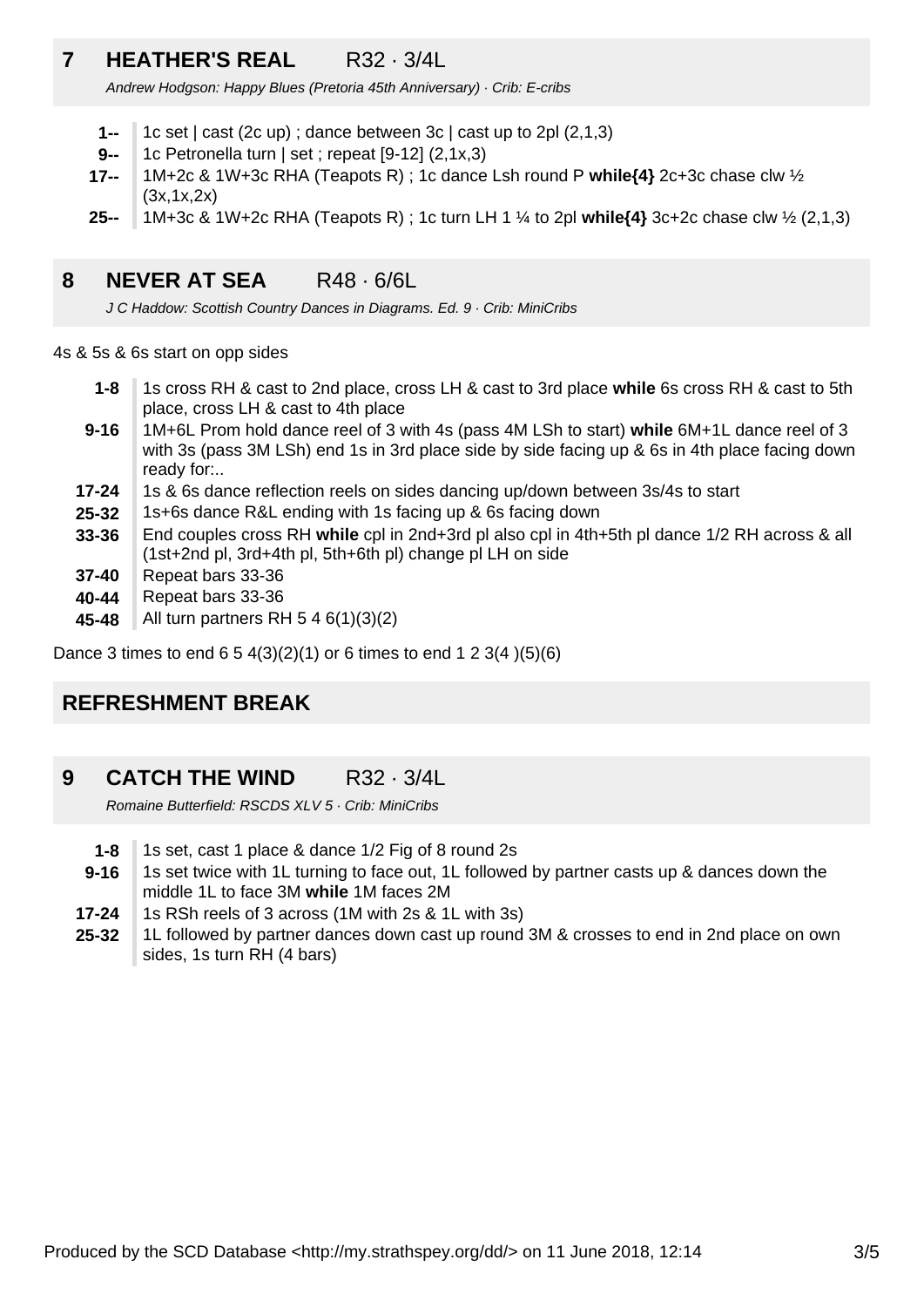### **10 THE LUCKENBOOTH BROOCH** J32 · 3/4L

John Bowie Dickson: Reels and Wheels (CD booklet) · Crib: MiniCribs

- **1-8** 1s in prom hold (Lady on Man's left) dance reel of 3 with 2s (RSh to 2M) & end facing 3M
- **9-16** 1s dance reel with 3s (RSh to 3M) ending with 1s dancing across to Men's side
- **17-24** 1M casts up & 1L dn into centre & dance out Ladies side, 1M cast up & 1L dn to end 1M b'tw'n 2s facing dn & 1L+3s face up as 2s+3s dance R&L
- **25-32** 2s+1s+3s set twice, 1s turn RH 1.3/4 times to 2nd places

### **11 THE ROAD TO MCGREGOR** S32 · 4/4L

Andrew Hodgson: Happy Blues (Pretoria 45th Anniversary) · Crib: MiniCribs

- **1-8** 1s & 3s dance down NHJ, turn 2H, dance up NHJ, turn 2H to end in original places facing out
- **9-16** Reels of 4 on sides, 1s & 3s out/down, 2s & 4s in/up to start
- **17-24** 1s+2s also 3s+4s Set+Link. 1s & 3s petronella turn & set
- **25-32** 1s+3s dance 1/2 reel of 4 up/down centre. 3s & 1s turn partners 3/4 RH to end in 2nd/4th place own sides. 2s+3s+4s+1s set.

### **12 BEST SET IN THE HALL J32 · 3/4L**

Helen Greenwood: RSCDS XLVI 7 · Crib: MiniCribs

- **1-8** 1s set & 1L followed by partner casts below 3s. 1L crosses & casts up to face her 1st corner **while** 1M dances up the middle to face 1st corner
- **9-12** 1s set to 1st corners & dance RSh round each other into 3rd corner (pstn) **while** 1st corners dance in & turn right about to face their original position
- **13-16** 1s+1st crnr person set & 1st crnr persons dance RSh round each other into diag opp crnrs **while** 1s dance in & pivot to right to face 2nd crnrs
- **17-24** 1s repeat bars 9-16 with 2nd corners & end passing RSh to 2nd place opposite sides. (3)(1)(2)
- **25-32** 2s+1s+3s chase clockwise 1/2 way & turn partners RH
- **13 MISS JOHNSTONE OF ARDROSSAN** R32 · 5/5L

Roy Goldring: 14 Social Dances for 2000 · Crib: MiniCribs

- **1-8** 1s set & cast 1 place, 1s followed by 3s dance up & cast - 1s to 3rd place & 3s to 2nd place
- **9-16** 1s cross down & dance reflection reels of 3 with 4s+5s on opposite sides - 1s end in 3rd place opposite sides
- **17-24** 1s cross up & dance reflection reels of 3 on own sides with 2s+3s - 1s ending in 3rd place own sides
- **25-32** 1s set & cast down 1 place, 1s followed by 5s dance up between 4s & cast - 1s to 5th place & 5s to 4th place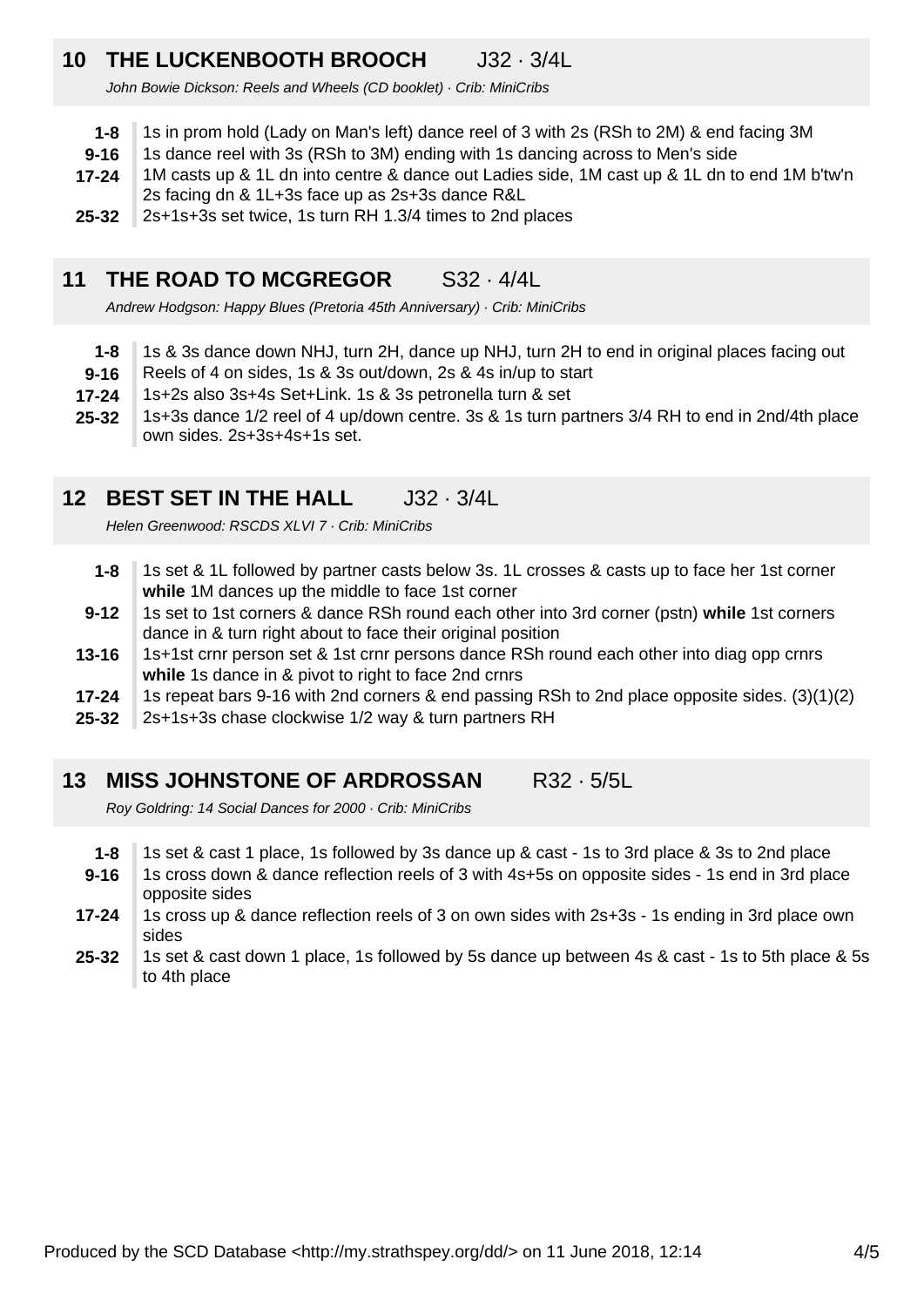### **14 THE DREAM CATCHER** S96 · 4S

Eileen Orr: RSCDS XLV 9 · Crib: MiniCribs

- **1-8** All circle 8H round & back
- **9-16** 1s+3s dance the Swirl: Turn partner RH into Allemande hold & dance LSh round other couple 1/2 way, dance LH across & swirl to face side couples (BtoB with ptnr & Lady facing Man)
- **17-24** All dance reels of 4 across
- **25-32** All set & dancing couples dance out between side couples, cross & cast to change places RH with partner back into places
- **33-40** All set & advance with partners, retire diagonally with corners & set
- **41-48** 1L+4M dance R&L with 3L+2M (on diagonal)
- **49-56** 1M+2L dance R&L with 3M+4L (other diagonal)
- **57-64** All set with corners, Adv+Ret with partners & set
- **65-88** 2s & 4s repeat bars 9-32
- **89-96** All circle 8H round & back

#### **15 J. B. MILNE** R32 · 3/4L

Hugh Foss: Angus Fitchet Scottish Dance Album · Crib: MiniCribs

- **1-8** 1M+2L set advancing & turn RH, 1L+2M set advancing & turn RH
- **9-16** 1s set to each other & turn 2H, cast to 2nd place & Petronella turn to Lady between 2s & Man between 3s
- **17-24** 1s set & 3/4 turn RH **while** 2s+3s change places RH on sides & set, 1s repeat but 2s & 3s cross RH & set
- **25-32** 1s set & change places RH **while** 2s+3s change places RH on sides & set, 1s cast round corner to 2nd pl own sides as 2s+3s cross RH & all set

#### **16 MAIRI'S WEDDING** R40 · 3/4L

James B Cosh: Twenty Two SCD · Crib: MiniCribs

- **1-8** 1s turn RH & cast to 2nd place, 1s turn LH to face 1st corners
- **9-16** 1s dance 1/2 diagonal reel of 4 with 1st corners, 1s dance 1/2 diagonal reel with 2nd corners
- **17-24** 1s dance 1/2 diagonal reel with 3rd corner (pstns), 1/2 diagonal reel with 4th corner (pstns)
- **25-32** 1s dance reel of 3 across (Lady with 2s, Man with 3s - LSh to 1st corner)
- **33-40** 2s+1s+3s circle 6H round & back

#### **E1 SANDS OF MORAR** S32 · 3/4L

Barry Priddey: RSCDS XLV 6 · Crib: MiniCribs

- **1-8** 1s dance Fig of 8 round 2s giving hands when possible
- **9-16** 1s dance reflection reels of 3 on own sides (1s dance down between 2s to begin)
- **17-24** 1s turn 2H & dance down middle to 3rd pl as 2s+3s continue reel & dance down behind 1s, all set & 1s followed by 2s+3s cast up to orig pls
- **25-32** 1s+2s dance the Tourbillon : 1s & 2s turn partners 2H 1/2 way, 1M & 2L lead partners on 1 place clockwise to end 1s on Ladies side & 2s on Men's side, 1s set to 2s 1s & 2s 1/2 turn partners 2H, 1L & 2M lead partners on 1 place to end 2s in 1st pl & 1s in 2nd pl & 2s+1s cross RH to own sides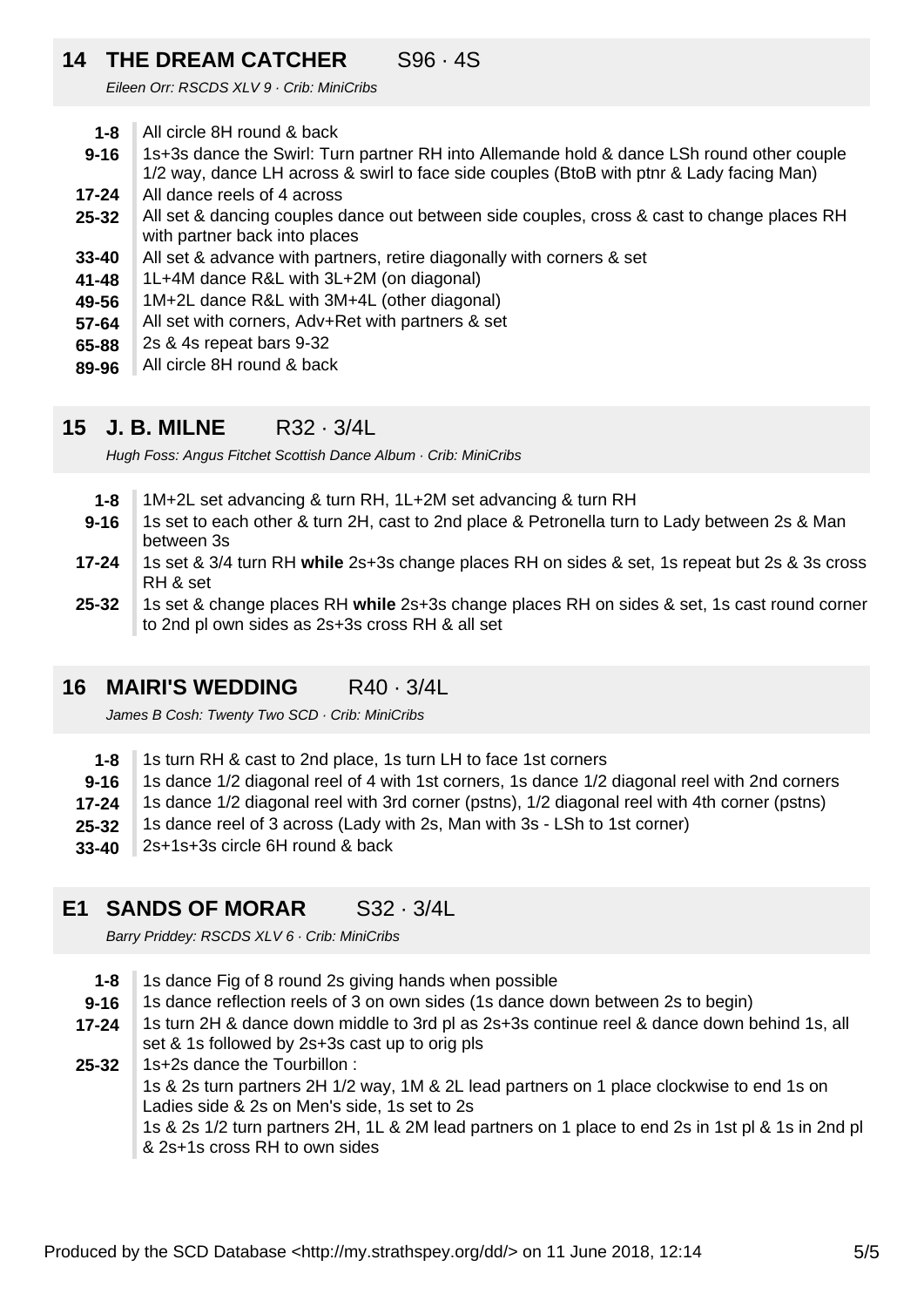## **ZA 2018-06-25 Another Noughty Night out on the Dance Floor**